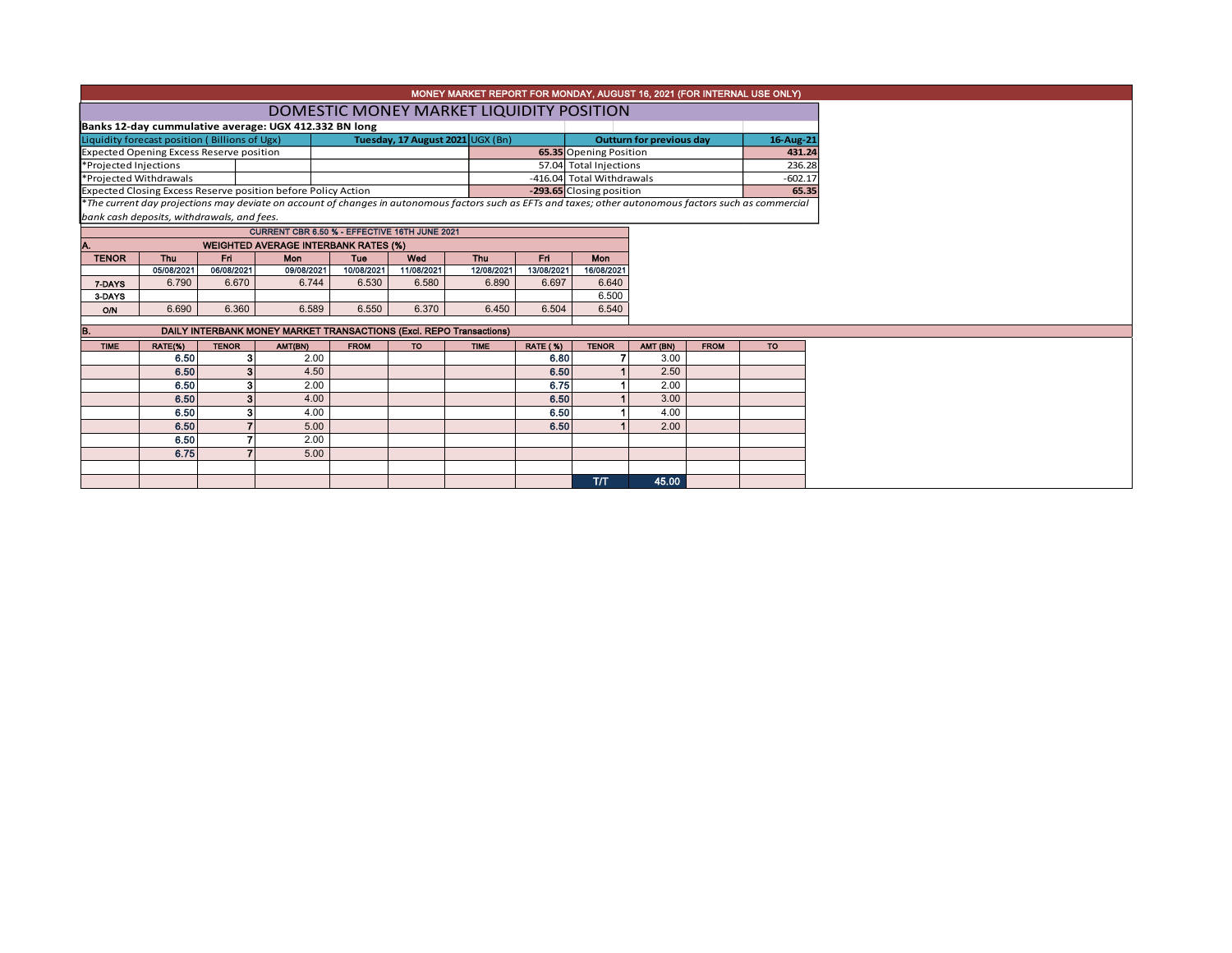| C.                                 |                                                                                                                                                           |                         |                                                                                       |                                       |                                       | <b>CBR AND THE 7- DAY WAR INTERBANK RATES</b>                                  |                    |            |                                        |                                  |  |  |  |
|------------------------------------|-----------------------------------------------------------------------------------------------------------------------------------------------------------|-------------------------|---------------------------------------------------------------------------------------|---------------------------------------|---------------------------------------|--------------------------------------------------------------------------------|--------------------|------------|----------------------------------------|----------------------------------|--|--|--|
| 9.500<br>9.000<br>8.500            |                                                                                                                                                           |                         |                                                                                       |                                       |                                       |                                                                                |                    |            |                                        |                                  |  |  |  |
| 8.000<br>7.500<br>7.000            |                                                                                                                                                           |                         |                                                                                       |                                       |                                       |                                                                                |                    |            |                                        |                                  |  |  |  |
| 6.500                              |                                                                                                                                                           |                         |                                                                                       |                                       |                                       |                                                                                | <u>ntgeneer</u>    |            |                                        |                                  |  |  |  |
| 6.000<br>5.500                     |                                                                                                                                                           |                         |                                                                                       |                                       |                                       |                                                                                |                    |            |                                        |                                  |  |  |  |
| 5.000                              |                                                                                                                                                           |                         |                                                                                       |                                       |                                       |                                                                                |                    |            |                                        |                                  |  |  |  |
| 4.500<br>4.000                     | 28/07/2021 29/07/2021 30/07/2021 02/08/2021 03/08/2021 04/08/2021 05/08/2021 06/08/2021 09/08/2021 10/08/2021 11/08/2021 12/08/2021 13/08/2021 16/08/2021 |                         |                                                                                       |                                       |                                       |                                                                                |                    |            |                                        |                                  |  |  |  |
|                                    |                                                                                                                                                           |                         |                                                                                       |                                       |                                       |                                                                                |                    |            |                                        |                                  |  |  |  |
|                                    |                                                                                                                                                           |                         |                                                                                       |                                       |                                       |                                                                                |                    |            |                                        |                                  |  |  |  |
|                                    |                                                                                                                                                           |                         |                                                                                       |                                       |                                       | • Overnight WAR -7-day WAR - CBR rate - Upper bound - Lower bound              |                    |            |                                        |                                  |  |  |  |
| D.                                 |                                                                                                                                                           |                         |                                                                                       |                                       |                                       | MONETARY POLICY OPERATIONS MATURITIES PROFILE: (12-AUG- 2021 TO 09-SEPT- 2021) |                    |            |                                        |                                  |  |  |  |
| <b>DATE</b>                        | <b>THUR</b>                                                                                                                                               | <b>THUR</b>             | <b>THUR</b>                                                                           | <b>THUR</b>                           | <b>THUR</b>                           | <b>TOTAL</b>                                                                   |                    |            |                                        |                                  |  |  |  |
| <b>REPO</b>                        | 19-Aug-21<br>1,958.60                                                                                                                                     | 26-Aug-21<br>$\sim$     | 02-Sep-21                                                                             | 09-Sep-21<br>$\overline{\phantom{a}}$ | 16-Sep-21<br>$\overline{\phantom{a}}$ | 1,958.60                                                                       |                    |            |                                        |                                  |  |  |  |
| <b>REV REPO</b>                    | $\sim$                                                                                                                                                    | $\sim$                  | $\sim$                                                                                | $\sim$                                | $\sim$                                | $\sim$                                                                         |                    |            |                                        |                                  |  |  |  |
| <b>DEPO AUCT</b>                   | 59.13                                                                                                                                                     | 132.40                  |                                                                                       | 135.30                                |                                       | 326.83                                                                         |                    |            |                                        |                                  |  |  |  |
| <b>TOTALS</b>                      | 2,017.73                                                                                                                                                  | 132.40                  | $\sim$                                                                                | 135.30                                |                                       | 2,285.43                                                                       |                    |            |                                        |                                  |  |  |  |
|                                    |                                                                                                                                                           |                         | Total O/S Deposit Auction balances held by BOU up to 07 October Q912021: UGX 645 BN   |                                       |                                       |                                                                                |                    |            |                                        |                                  |  |  |  |
|                                    | (EI) STOCK OF TREASURY SECURITIES                                                                                                                         |                         | Total O/S Repo, Reverse Repo & Deposit Auction balances held by BOU: UGX 2,603 BN     |                                       | Eii)                                  | <b>MONETARY POLICY MARKET OPERATIONS</b>                                       |                    |            |                                        |                                  |  |  |  |
|                                    | LAST TBIILS ISSUE DATE: 12-AUGUST-2021                                                                                                                    |                         |                                                                                       |                                       |                                       | (VERTICAL REPOS, REV-REPOS & DEPOSIT AUCTIONS)                                 |                    |            |                                        |                                  |  |  |  |
|                                    | On-the-run O/S T-BILL STOCKs (Bns-UGX)                                                                                                                    |                         | 5.022.07                                                                              | 17/08/2021                            | OMO                                   | <b>ISSUE DATE</b>                                                              | <b>AMOUNT</b>      | <b>WAR</b> | <b>RANGE</b>                           | <b>TENOR</b>                     |  |  |  |
|                                    | On-the-run O/S T-BONDSTOCKs(Bns-UGX)                                                                                                                      |                         | 20.526.79                                                                             | 17/08/2021 REPO                       |                                       | $02$ -Jul                                                                      | 225.00             |            | 6.500 6.500-6.500                      | 6                                |  |  |  |
|                                    | TOTAL TBILL & TBOND STOCK- UGX                                                                                                                            |                         | 25,548.86                                                                             |                                       | <b>REPO</b><br><b>REPO</b>            | 30-Jun<br>07-Jul                                                               | 395.00<br>354.00   |            | 6.500 6.500-6.500<br>6.500 6.500-6.500 | 1<br>$\overline{1}$              |  |  |  |
| O/S=Outstanding<br><b>MATURITY</b> | TOTAL STOCK YTM (%)                                                                                                                                       |                         | <b>CHANGE IN</b>                                                                      |                                       | <b>REPO</b>                           | 08-Jul                                                                         | 1,546.50           |            | 6.500 6.500-6.500                      | $\overline{7}$                   |  |  |  |
|                                    | (BN UGX)                                                                                                                                                  | AT CUT OFF <sup>®</sup> | YTM (+/-)                                                                             |                                       | <b>DAUT</b>                           | $15 -$ Jul                                                                     | 35.11              |            | 6.946 6.801-6.946                      | 28                               |  |  |  |
| 191                                | 100.38                                                                                                                                                    | 7.298                   | $-0.104$                                                                              |                                       | DAUT                                  | 15-Jul                                                                         | 49.47              |            | 6.950 6.950-6.950                      | 56                               |  |  |  |
| 182                                | 390.51                                                                                                                                                    | 8.869                   | $-0.131$                                                                              |                                       | <b>DAUT</b>                           | $15 -$ Jul                                                                     | 36.50              |            | 7.200 7.097-7.200                      | 84                               |  |  |  |
| 364<br>2YR                         | 4,531.18<br>$\sim$                                                                                                                                        | 10.150<br>11.500        | $-0.095$<br>$-1.500$                                                                  |                                       | <b>REPO</b><br><b>REPO</b>            | 15-Jul<br>$16$ -Jul                                                            | 1,253.50<br>302.00 |            | 6.500 6.500-6.500<br>6.500 6.500-6.500 | $\overline{7}$<br>$6\phantom{.}$ |  |  |  |
| 3YR                                |                                                                                                                                                           | 12.800                  | $-1.197$                                                                              |                                       | <b>REVREPO</b>                        | 21-Jul                                                                         | 314.06             |            | 6.500 6.500-6.500                      | $\mathbf{1}$                     |  |  |  |
| 5YR                                | 1,589.27                                                                                                                                                  | 13.409                  | $-1.691$                                                                              |                                       | <b>REPO</b>                           | 22-Jul                                                                         | 1,418.00           |            | 6.500 6.500-6.500                      | $\overline{7}$                   |  |  |  |
| <b>10YR</b>                        | 9,703.84                                                                                                                                                  | 13.739                  | $-2.231$                                                                              |                                       | <b>REPO</b>                           | 28-Jul                                                                         | 228.04             |            | 6.500 6.500-6.500                      | $\overline{1}$                   |  |  |  |
| 15YR<br>20YR                       | 7,946.63                                                                                                                                                  | 14.400<br>15.950        | $-1.700$<br>$-1.040$                                                                  |                                       | <b>DAUT</b><br>DAUT                   | 29-Jul<br>29-Jul                                                               | 39.79<br>49.47     |            | 6.946 6.946-6.946<br>6.950 6.950-6.950 | 28<br>56                         |  |  |  |
|                                    | 1,287.05                                                                                                                                                  |                         | Cut OFF is the lowest price/ highest yield that satisfies the auction awarded amount. |                                       | <b>DAUT</b>                           | 29-Jul                                                                         | 49.17              |            | 7.299 7.299-7.299                      | 84                               |  |  |  |
|                                    |                                                                                                                                                           |                         |                                                                                       |                                       | <b>REPO</b>                           | 29-Jul                                                                         | 1,403.00           |            | 6.500 6.500-6.500                      | $\overline{7}$                   |  |  |  |
|                                    |                                                                                                                                                           |                         |                                                                                       |                                       | <b>REPO</b>                           | 02-Aug                                                                         | 418.00             |            | 6.500 6.500-6.500                      | 3                                |  |  |  |
|                                    |                                                                                                                                                           |                         |                                                                                       |                                       | <b>REPO</b><br><b>REPO</b>            | 04-Aug<br>$05-Auq$                                                             | 225.50<br>1,501.00 |            | 6.500 6.500-6.500<br>6.500 6.500-6.500 | $\overline{1}$<br>$\overline{7}$ |  |  |  |
|                                    |                                                                                                                                                           |                         |                                                                                       |                                       | <b>REPO</b>                           | 09-Aug                                                                         | 143.00             |            | 6.500 6.500-6.500                      | $\mathbf{3}$                     |  |  |  |
|                                    |                                                                                                                                                           |                         |                                                                                       |                                       | <b>DAUT</b>                           | 12-Aug                                                                         | 59.02              |            | 7.384 7.384-7.384                      | 84                               |  |  |  |
|                                    |                                                                                                                                                           |                         |                                                                                       |                                       | <b>DAUT</b>                           | 12-Aug                                                                         | 79.74              |            | 7.003 7.003-7.003                      | 56                               |  |  |  |
|                                    |                                                                                                                                                           |                         |                                                                                       |                                       | <b>DAUT</b><br><b>REPO</b>            | 12-Aug                                                                         | 84.85              |            | 6.906 6.906-6.906                      | 28<br>$\overline{7}$             |  |  |  |
|                                    |                                                                                                                                                           |                         |                                                                                       |                                       | <b>REPO</b>                           | $12-Auq$<br>$16$ -Aug                                                          | 1,474.00<br>482.50 |            | 6.500 6.500-6.500<br>6.500 6.500-6.500 | 3                                |  |  |  |
|                                    |                                                                                                                                                           |                         |                                                                                       |                                       |                                       |                                                                                |                    |            |                                        |                                  |  |  |  |